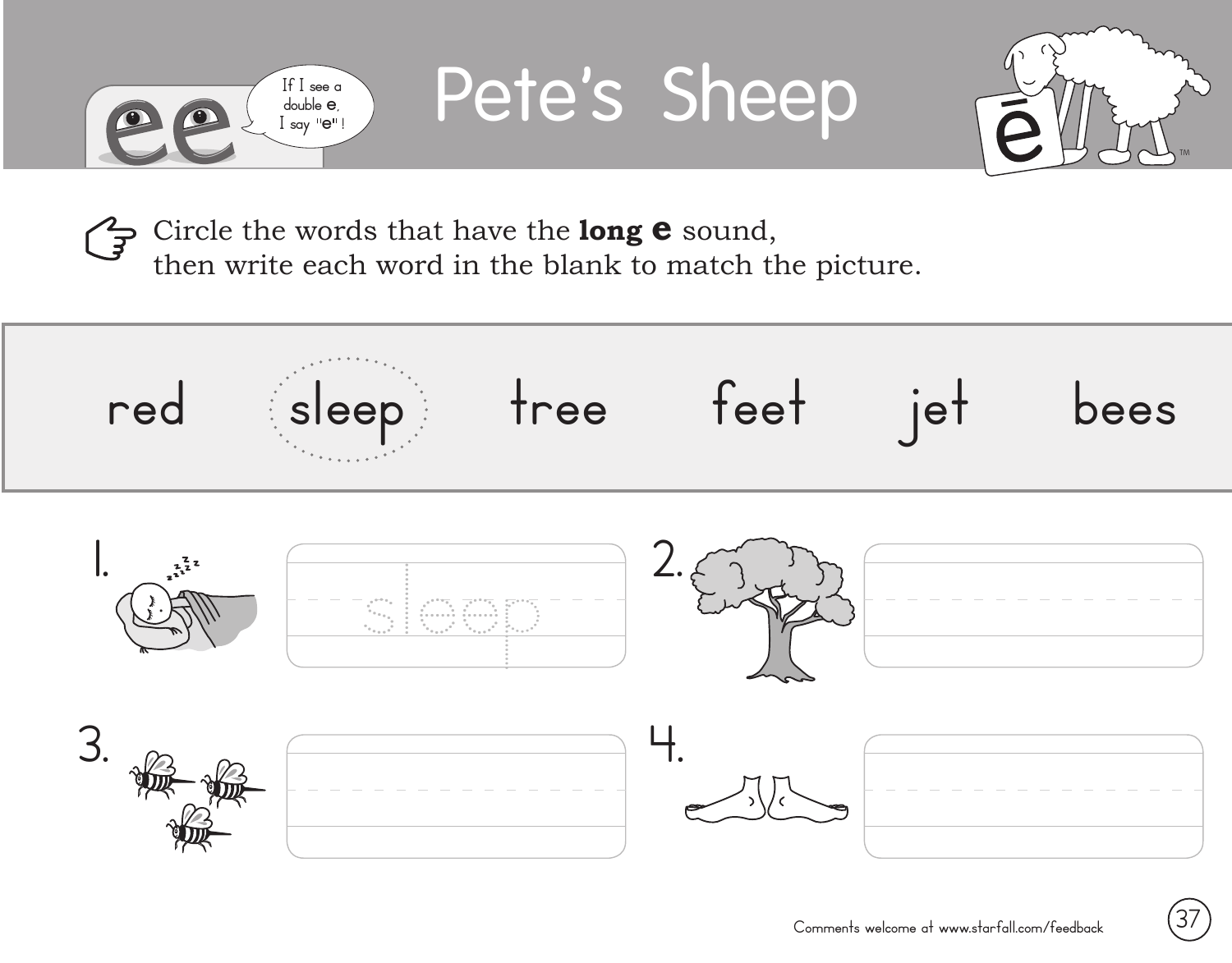Circle the word that best completes the sentence, then write the word in the blank.

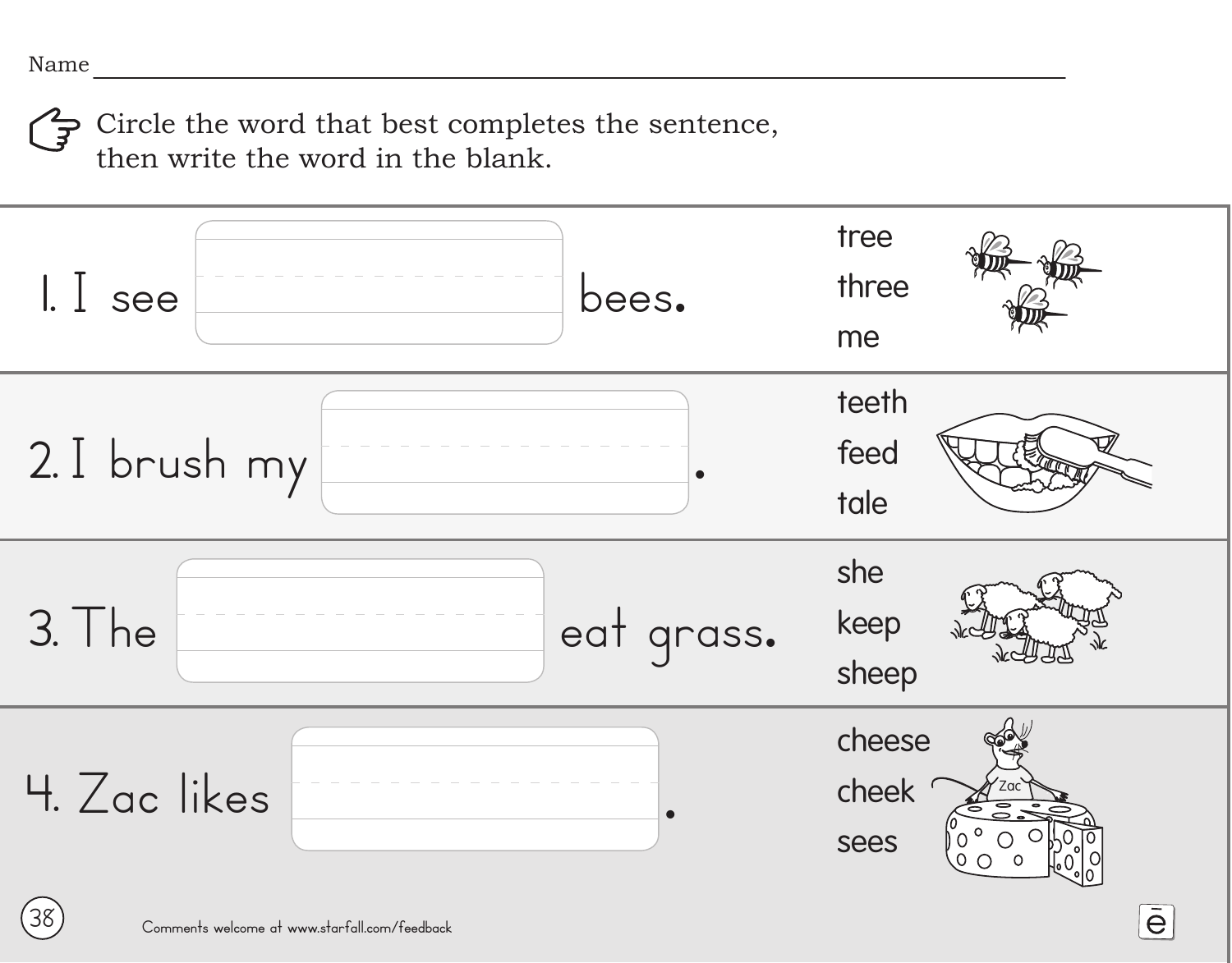Name



Use **Sh** to complete each word to match the picture, then say the word.



Write your own sentence using one of the **Sh** words above.

Teacher Note: If the r-controlled vowel "a" as in "shark" needs introduction, please see page 67. **Canada Career**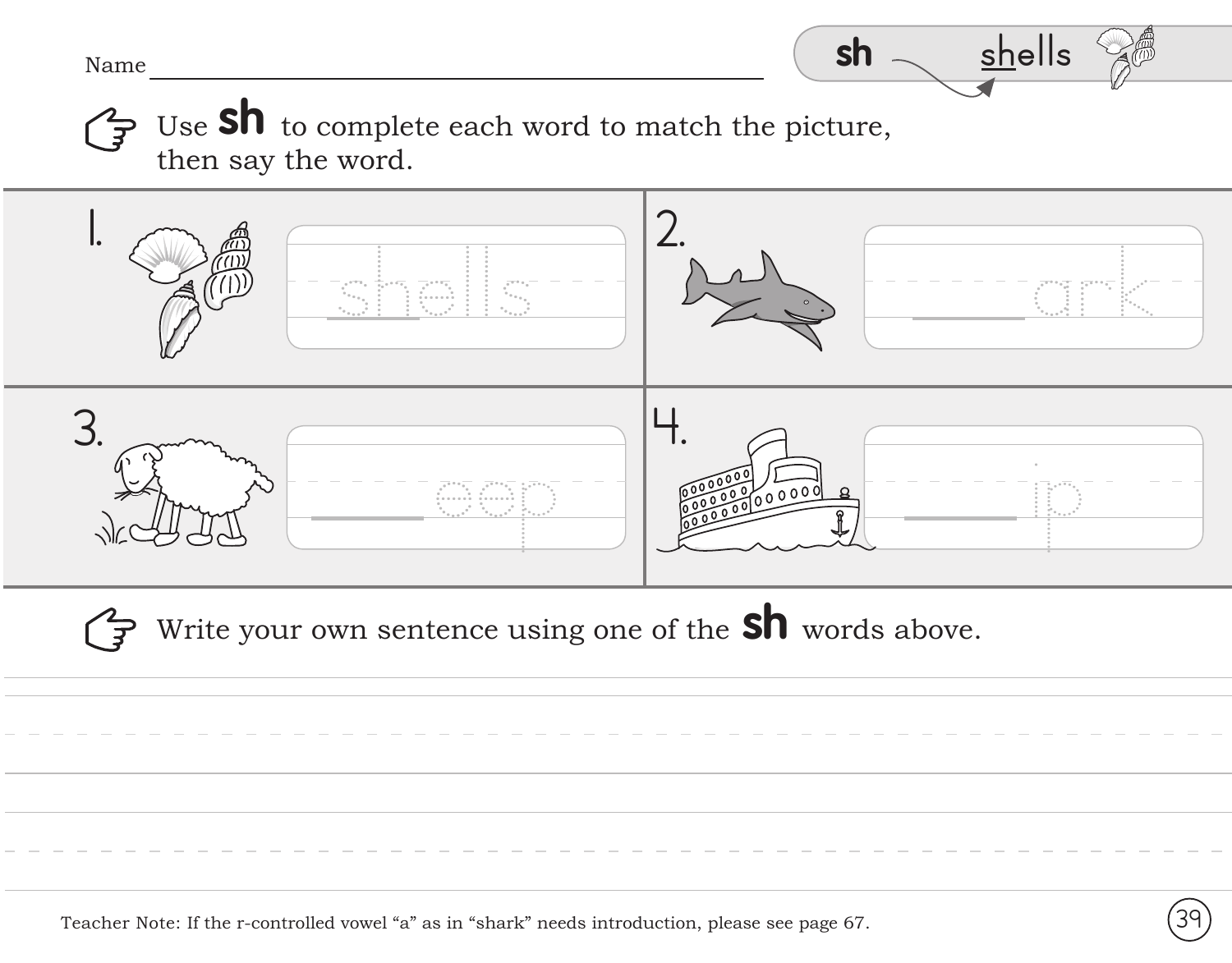**40**

Complete each word to rhyme with **think**, then say the word. Hint: Use the picture clues to help.



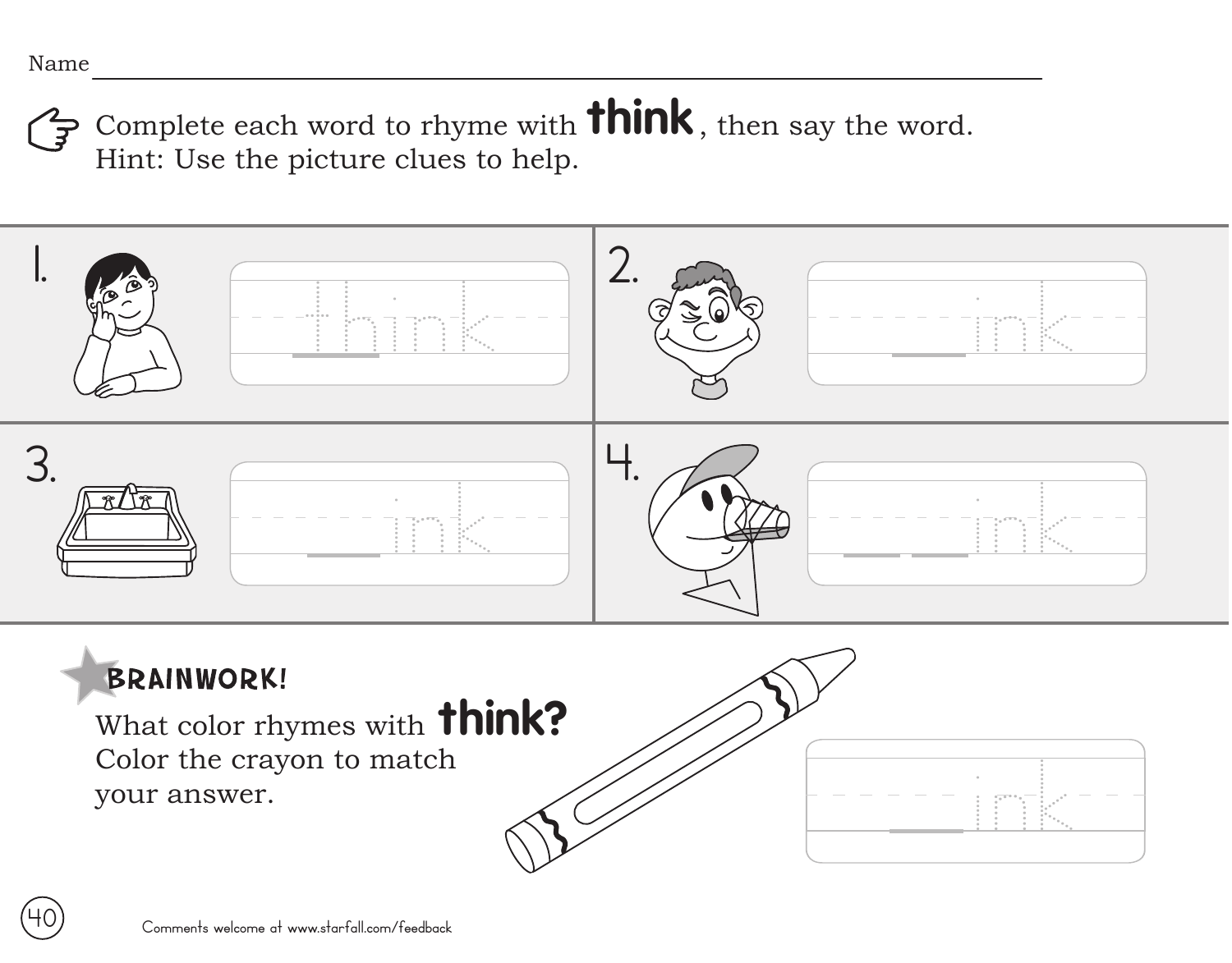## Name

Use **wh** or **sh** to complete each word to match the picture, then say the word.



BRAINWORK! Color the pictures that show animals.